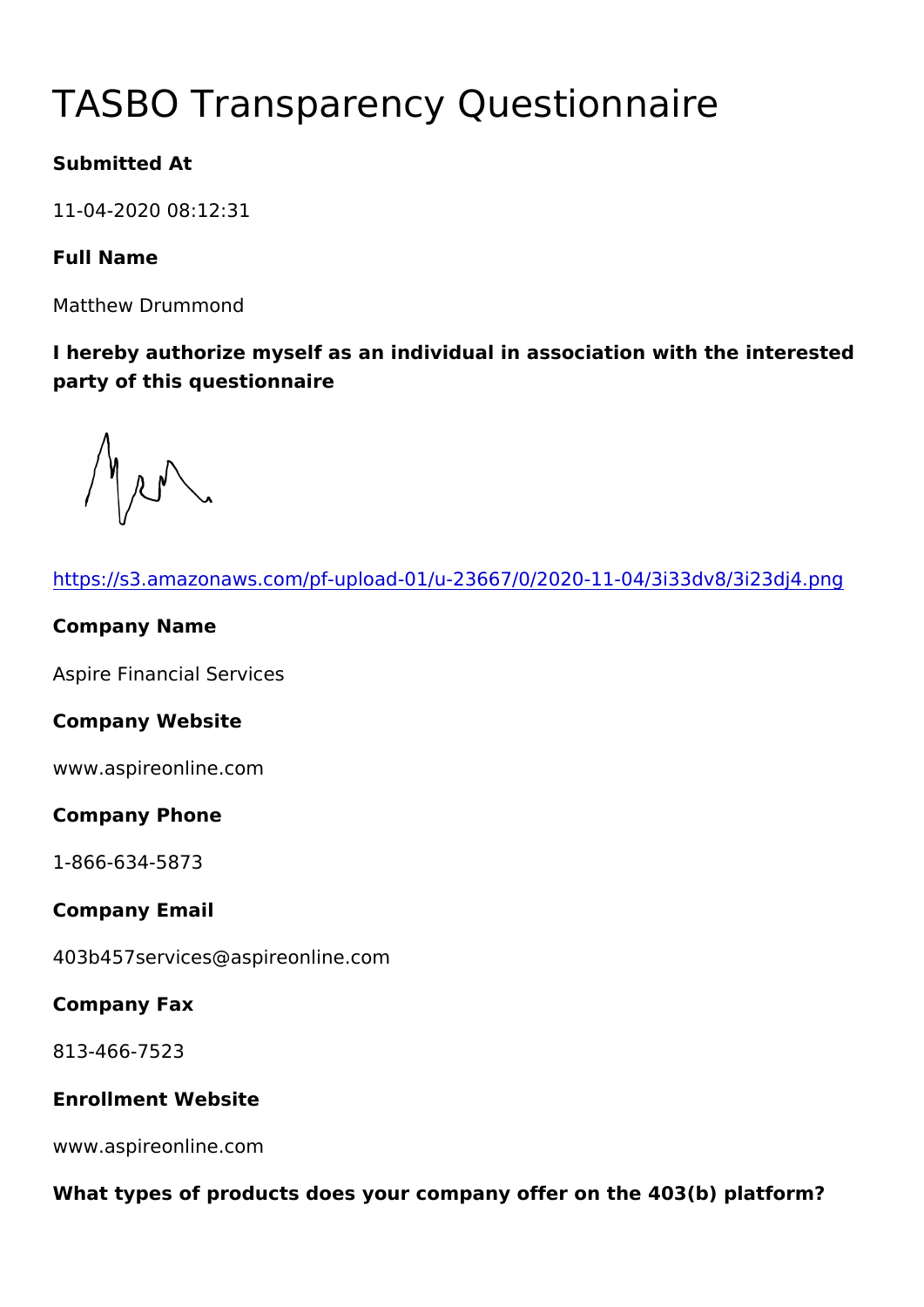Mutual Funds, Mutual Funds Platform, Fixed Annuities

#### **What are your 403(b) Assets Under Management?**

\$4B-6B

**What is your rating?** 

None

**Is your organization licensed by Texas Department of Insurance (TDI)?**

No

**Is your organization in compliance with minimum capital and surplus requirements, including applicable risk-based capital and surplus requirements prescribed by rules adopted by TDI and supporting documentation?**

No

**As of 9/1/2019, do you agree to offer and sell only products that met former Teacher Retirement System of Texas (TRS) Requirements as of 9/1/2019?**

Yes

**Has your organization ever been petitioned into bankruptcy or insolvency in the last 10 years?**

No

**Has your organization or any of its officers been cited, or reprimanded by any regulatory agency within the past ten years?**

No

#### **What enrollment options does your company offer?**

Online, Mail, Representative Only

#### **How are clients able to make changes to their accounts?**

Online, Mail, Phone, Representative Only

**Do you offer specific investment advice to individual 403(b) account holders?**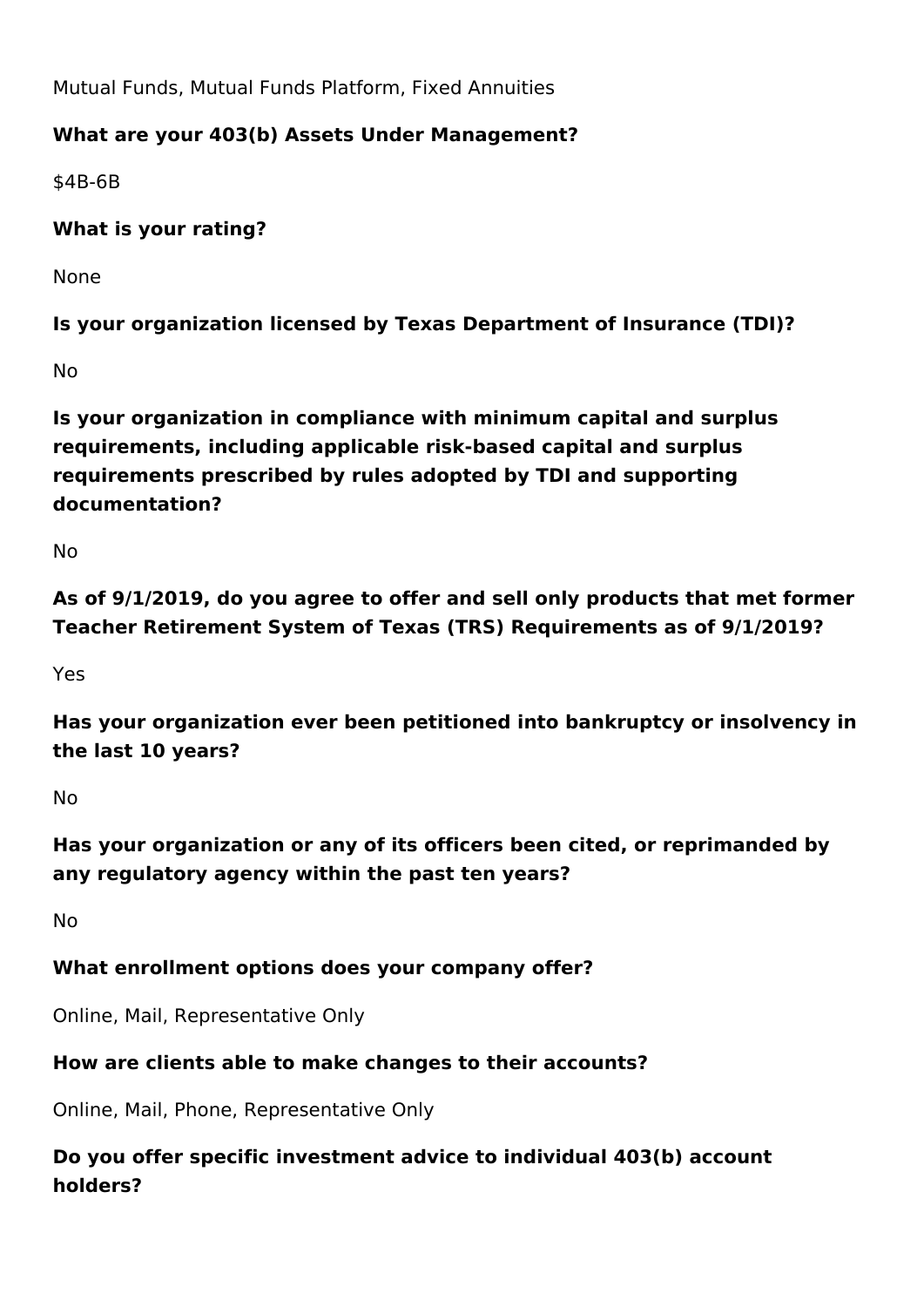**Does your organization have experience in providing 403(b) qualified investment products and have a specialized department dedicated to the service of 403(b) qualified investment products?**

Yes

**Does your organization require that each of its representatives are properly licensed and qualified, by training and continuing education, to sell and service the company's eligible qualified investments?** 

Yes

**Does your sales force consist of captive agents or brokers?**

Brokers

**If your organization uses commissioned sales representatives, will you commit to limit the number of representatives working with a particular school district? If so what will this limitation be (e.g., no more than X, X number of representatives per Y number of employees, etc.)?**

We work with each school district to adhere to the rules of that district around number of reps allowed.

# **What products do you currently actively offer?**

Mutual Funds- Direct Access, Mutual Funds- Platform Access, Fixed Annuities

#### **Share Class**

A

# **What is your management fee?**

We charge 15 basis points as the record keeper

# **What are your Distribution and/or service 12b-1 Expenses?**

Each fund has different fees. Aspire has no proprietary funds and does not restrict what a client can use.

#### **What are your Other Fees & Expenses?**

\$40 per participant charge per year.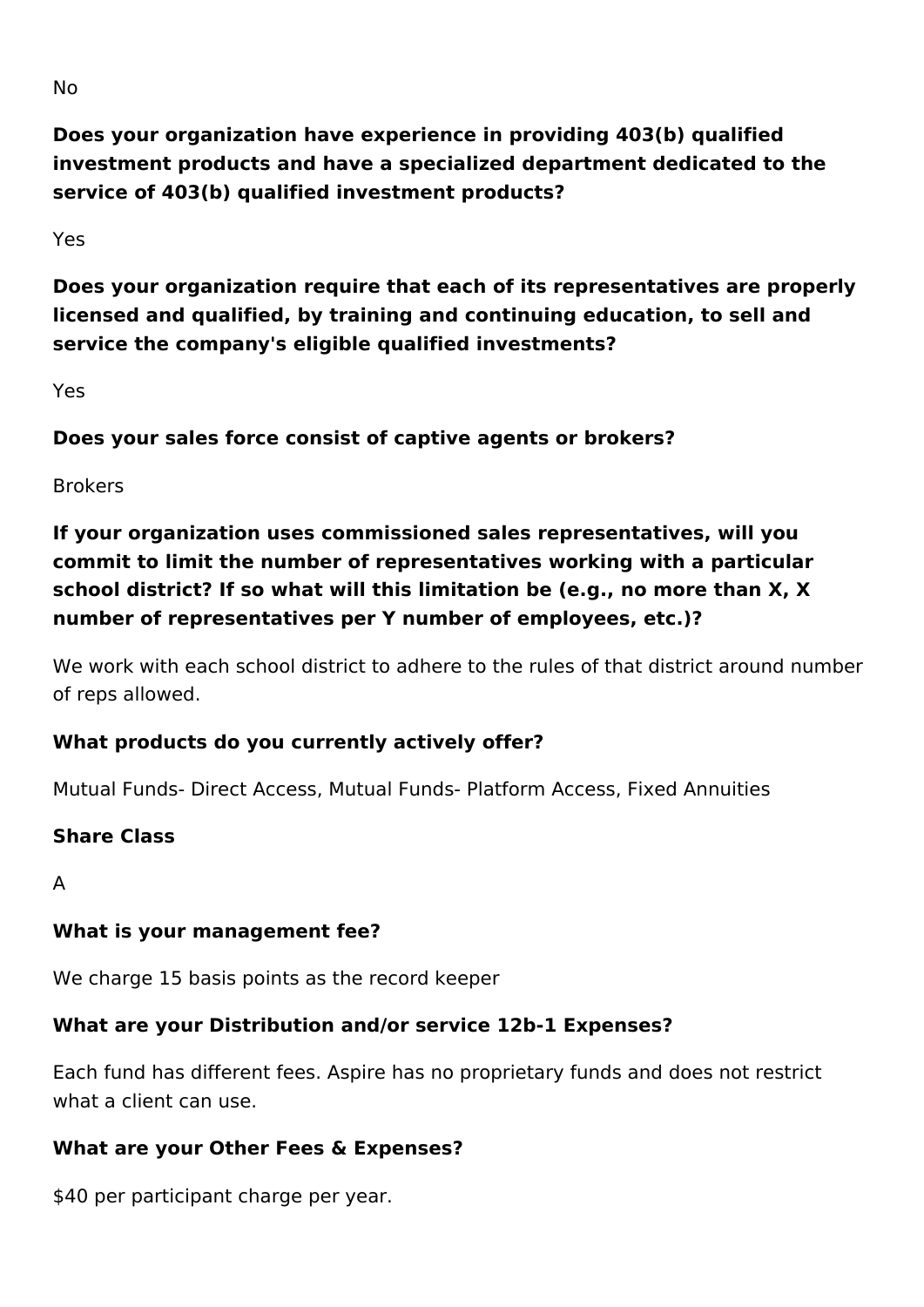#### **Do you allow loans?**

Yes

# **If yes, what is your Loan Fixed Dollar Fee?**

\$100

#### **If yes, what is your Loan Interest Rate?**

Prime plus 1%

#### **If yes, who keeps the interest?**

Client

#### **Do you have any other transaction fees?**

Wire Fees, TPA Transfer or Exchange Fee

#### **Share Class**

A

#### **What is your management fee?**

We charge 15 basis points as a record keeper.

#### **What are your Distribution and/or service 12b-1 Expenses?**

Each fund has different fees. Aspire has no proprietary funds and does not restrict what a client can use.

#### **What are your Other Fees & Expenses?**

\$40 per participant per year

#### **What are your Acquired Fund Fees & Expenses?**

None

#### **Do you allow loans?**

Yes

#### **If yes, what is your Loan Fixed Dollar Fee?**

\$100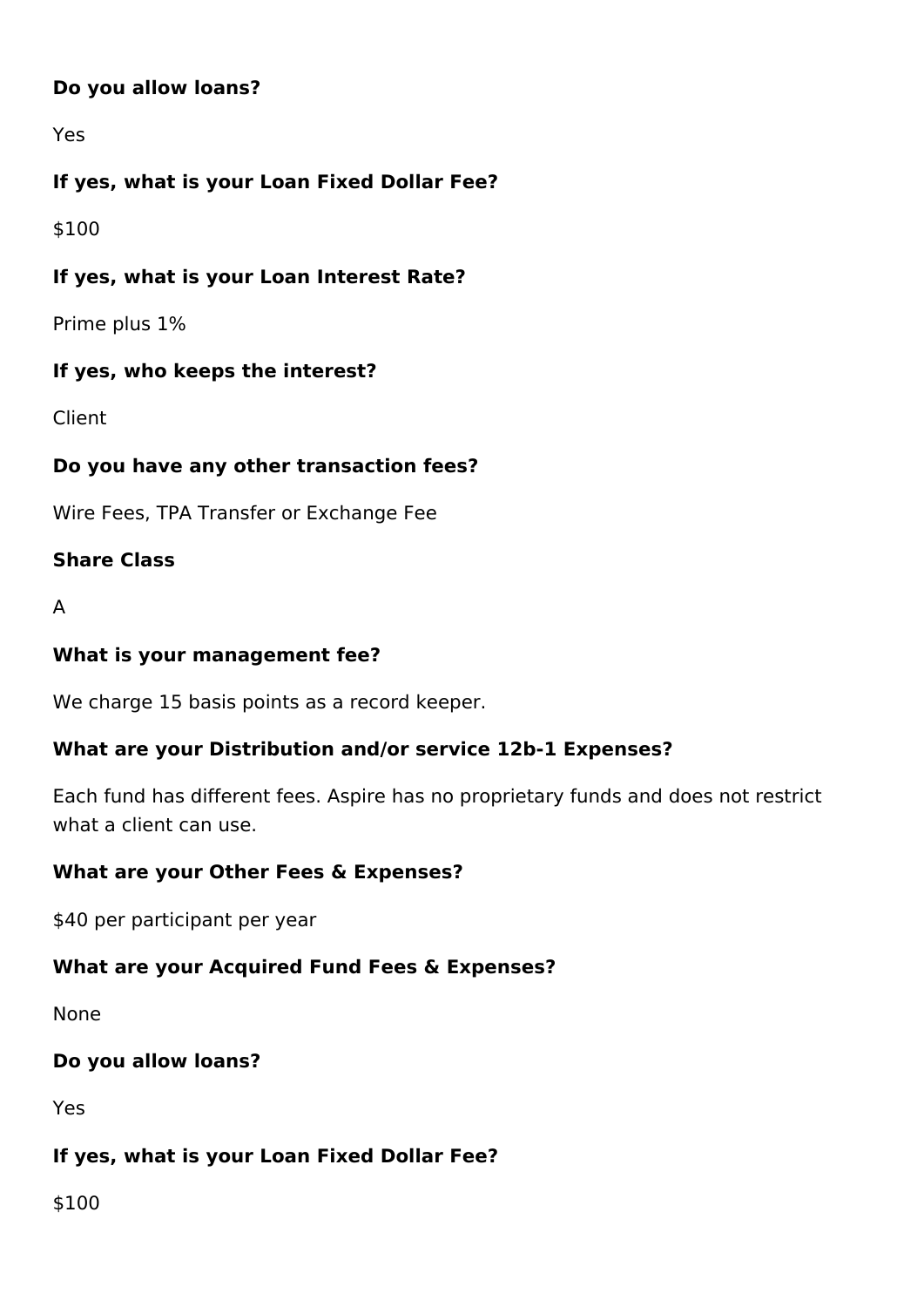# **If yes, what is your Loan Interest Rate?**

Prime plus 1%

#### **If yes, who keeps the interest?**

Client

#### **Do you have any other transaction fees?**

TPA Transfer or Exchange Fee, Wire Fees

#### **Do you have annual fees?**

No

#### **Do you have any Surrender Charges or Withdrawal Fees?**

No

#### **Do you allow loans?**

Yes

#### **If yes, what is your Loan Fixed Dollar Fee?**

\$100

#### **What is your Net Loan Interest Rate?**

0-2%

#### **What is your fixed current interest rate?**

2.5% through the Standard Insurance Company on our platform

# **What is your guaranteed interest rate?**

1% lifetime minimum

# **Does the guaranteed interest rate apply to the entire portfolio balance?**

Yes

#### **Do you offer any bonus rates?**

No

#### **Do you have any other transaction fees?**